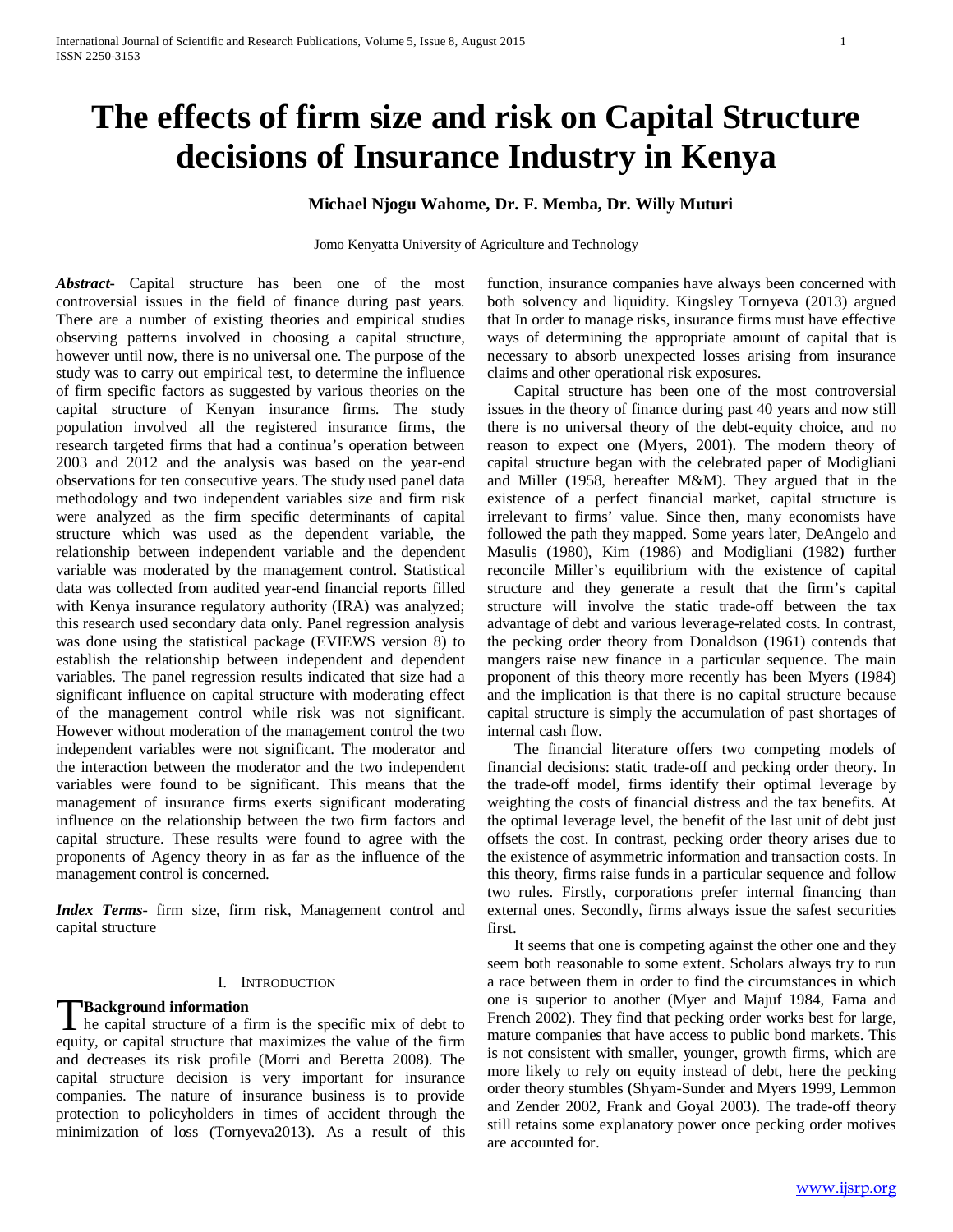Agency theory focuses on the costs which are created due to conflicts of interest between shareholders, managers and debt holders. According to this theory capital structures are determined by agency costs, which includes the costs for both debt and equity issue. This shows that theories of capital structure have been resulting in different conclusions. Similarly, the findings of prior empirical studies have provided varying evidence related to the determinants of capital structure. Besides, Buferna et al. (2005) provided evidence that trade-off and agency theories are pertinent theories of the capital structure to a developing country. To sum up, it is always too simplistic to say one theory is superior to another. Each type of model is particularly good for certain explanations as has been argued by conflicting empirical studies. Either one is good at explaining certain issues and has obtained a number of empirical supports. More appropriately speaking, pecking order theory, Agency and trade-off theories act as complements rather than substitutes.

 Capital structure decisions are determined by a complex set of factors (Chen, 2004; Mazur, 2007; Bhabra, Liu &Tirtiroglu, 2008; Frank &Goyal, 2009; Getzmann, Lang &Spremann, 2010). Bhabra, Lui and Tirtiroglu (2008) indicated that significant factors influencing capital structure decision are proportion of tangible assets, size, profitability, and growth opportunities. Furthermore, Frank and Goyal (2009) suggested that the reliable factors for explaining market leverage are median industry leverage, market-to-book assets ratio, tangibility of assets, profits, log of assets and expected inflation. The significant determinants of capital structure have been disagreed over decades of empirical studies. Specifically, what are the influential factors in determining how firms select the types of security to be issued are considered to be questionable.

 Local studies (Kamere, 1997; Omondi, 1996; Odinga, 2003) constitute important steps towards more realistic tests of determinants of capital structure. However, these studies have not captured the concept of capital structure. Some studies have focused more on testing the pecking order hypothesis. Kiogora (2000) for instance using regression model finds a negative relationship between returns of firms quoted on the Nairobi Stock Exchange and their level of leverage; consistent with the pecking order prediction. Omondi (1996) using multiple regression model finds that firms with high return on investment use relatively high debt. Gachoki (2005) finds that firms listed on the NSE follow the pecking order theory of capital structure.

 A more recent study carried out by Ngugi (2008) investigated capital financing behaviour of firms listed on the Nairobi Stock Exchange. The results show that a pecking order model with an adjustment process cannot be rejected. Specifically, the study finds that the main determinants of capital financing behaviour consist of information asymmetries, nondebt tax shields and local capital market infrastructure. More studies needed to be done locally to test whether firms in Kenya have an optimal debt ratio, has been the common recommendation by all the researchers that have done this field locally. Local studies have somewhat ignored testing of the influence of determinants of capital structure in the insurance industry. It is this gap that the study sought to fill.

## **Insurance industry in Kenya**

 The insurance industry in Kenya has for almost three decades seen a number of changes being Introduced and adopted. It is however, worrying to note that eight insurance firms have either Collapsed or have been placed under statutory management; representing an average of one insurance company after every four years. These include: - Kenya National Assurance Company, United Insurance Company, Lake Star Assurance Company, Standard Assurance, Access Insurance Company, Stallion Insurance, Invesco Assurance and Blue Shield Insurance Company. In response to this trend, the government of Kenya responded by establishing the Insurance Regulatory Authority (IRA) which is the prudential regulator of the insurance industry in Kenya. IRA became autonomous on 1st May, 2007 through an Act of Parliament. IRA is also responsible for supervising and developing the insurance industry in collaboration with other stakeholders such as agents and brokers.

 Kenya's insurance industry leads within the East Africa Community and is a key player in the COMESA region (report by IRA 2012). The industry employs over 10,000 people. According to Ndung'u (2012), the Kenyan insurance market wrote Kenya Shillings 100 billion of Gross Direct Premiums in the year 2011. It has grown at an average rate of 16% p.a. over the last 5 years. Kenya currently has 45 licensed insurance companies. It is believed that the industry can grow tremendously if the government brings in assets into the industry instead of only playing the role of regulation.

#### **Statement of the problem**

 In order to manage risks, insurance firms must have effective ways of determining the appropriate amount of capital that is necessary to absorb unexpected losses arising from insurance claims and other operational risk exposures (Tornyeva 2013). The capital structure decision is very important for insurance companies, this is because of the need to maximize returns to shareholders and other stakeholders and Also, the impact it would have on the Organization's cost of capital and its ability to deal with its competitive environment (Keown et al. 2005), pointed out.

 Although several studies have been done on the determinants of capital structure of the companies listed on the Nairobi Securities Exchange, important questions remain about what determines the choice of capital structure for firms in different sectors. Kinyua (2005) established that profitability, company size, asset structure, management attitude towards risk and lenders' attitude towards the company are key determinants of capital structure for small and medium enterprises in Kenya. Kuria, (2010) conducted a study on the determinants of capital structure of firms listed in the NSE and established that profitability and asset structure are the only determinants of capital structure. Turere (2012) examined determinants of capital structure in energy and petroleum sector and concluded that company size, age of company, growth rate and ownership structure are the key determinants of capital structure.

 While studies that have been done locally (Kinyua, 2005; Kuria, 2010; Turere, 2012) constitute important steps towards more realistic tests of determinants of capital structure, they still remain silent on concept of target leverage (capital structure). Little is also known about the influence a firm's debt policy may have as a moderating variable on the relationship between

[www.ijsrp.org](http://ijsrp.org/)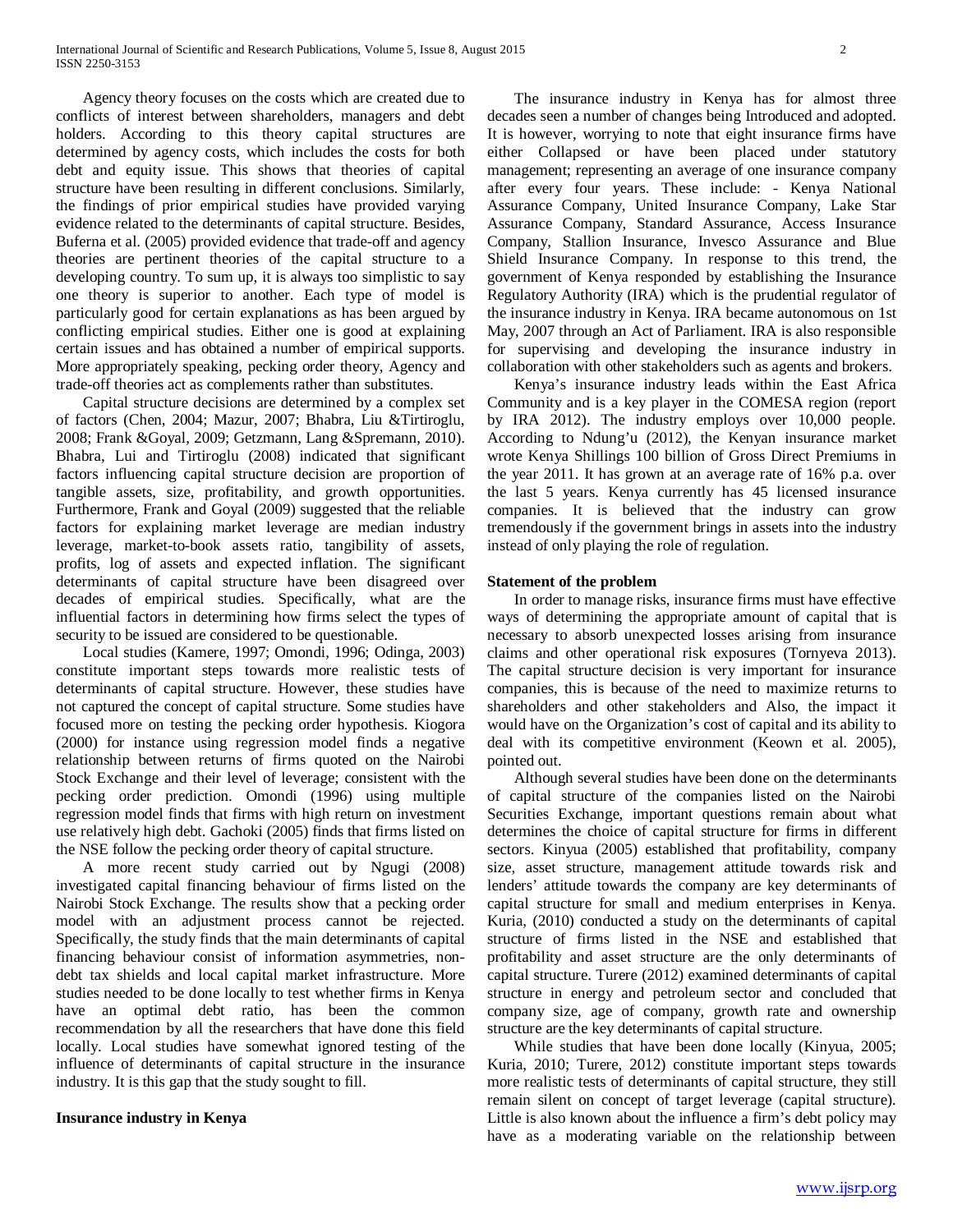profitability, firm's size, firm's growth and firm's risk and capital structure, especially for the insurance industry in Kenya. This study seeks to explore how the capital structure is set and the influence of firm debt policy as a moderating factor may have on the capital structure of the insurance industry in Kenya.

## **General Objective**

 To measure the influence of firm specific determinants on capital structure of the insurance industry in Kenya.

#### **Specific objectives**

- 1. To assess the influence of firm size on capital structure of the insurance industry in Kenya.
- 2. To examine the influence of firm risk on capital structure of the insurance industry in Kenya.
- 3. To determine the influence of management decision on capital structure of the insurance industry in Kenya

# **Hypothesis**

 $H<sub>0</sub>$ . There is no significant relationship between size and capital structure of insurance firms in Kenya.

 $H<sub>0</sub>$ : There is no significant relationship between risk and capital structure of insurance firms in Kenya. .

 $H<sub>0</sub>$ : There is no significant moderating effect of management control on capital structure of insurance firms in Kenya.

#### **Scope**

 The scope of this study was limited to the relationship between capital structure and firm specific determinants ( profitability, growth, size, asset tangibility and risk ) of the insurance industry in Kenya, these determinants are highlighted by various theories and empirical studies reviewed in chapter two. The period of study was limited to between 2003 and 2012 this period was identified in order to capture most recent data on the insurance firms. This research studied all insurance firms in Kenya including the six quoted insurance firms; the study however did not cover the ten insurance firms that collapsed as their data was not available for the ten year period.

#### **Justification for the study**

 The findings of this study will be beneficial to the following constituencies, future researchers, the regulator (IRA), the investors through the Nairobi securities exchange (NSE) mechanism and the insurance firms. The findings generated by this research will form the basis for further research by interested scholars, by providing background information and leads to areas that need further research. The findings of this research will be important to the regulator to help understand the motives behind various financing decisions made by insurance firms, and the potential consequences of those decisions to the vulnerable groups like the clients (policyholders) and the investors. This will enable the regulator to design policies and rules that will help protect the interests of these vulnerable groups. The research findings will provide useful information to NSE that will be beneficial to the investors when making their critical investment decisions. The research findings will also be of benefit to the listed firms as it will provide knowledge on the competitive environment. And provide knowledge that will help the firms'

fine tune their financial decisions to enhance their position in the market.

## **Limitations of the Study**

- 1. One of the major limitations encountered in the study was some companies had not filed all their 10years financial returns with the regulator as required and therefore data for some years was missing for those companies.
- 2. The study use the secondary data from insurance regulatory authority, this data may contain some errors which might eventually affect the results and the methodology
- 3. 10 companies were not included in the study because they either started later than 2003 or collapsed before 2012 and therefore information about them was not complete and could not be included for the study.

## II. LITERATURE REVIEW

#### **Introduction**

 This chapter presents the existing relevant literature on tripartite consultation. Specifically, it covers theoretical review, conceptual framework, empirical review, critical review and research gaps. Finally, the summary of the chapter is presented. **Theoretical Review**

 A theory is a "set of interrelated concepts, definitions, and propositions that present a systematic view of events or situations by specifying relations among variables, in order to explain and predict the events or situations" (Van Ryn& Heaney, 1992). Theoretical literature is concerned primarily with theories or hypotheses rather than practical application.

## **Modigliani and Miller Propositions**

 Modigliani and Miller (1958) argued that capital structure is irrelevant to the value of a firm under perfect capital market conditions with no corporate tax and no bankruptcy cost. This implies that the firm's debt to equity ratio does not influence its cost of capital. A firm's value is only determined by its real asset, and it cannot be changed by pure capital structure management. Consequently, it means that there is no capital structure.

 However, there is a fundamental difference between debt financing and equity financing in the real world with corporate taxes. Dividends paid to shareholders come from the after tax profit. By contrast, interest paid to bondholders comes out of the before-tax profits. Thus, Miller and Modigliani (1963) argued that in the presence of corporate taxes, a value-maximizing company can obtain an capital structure. In other words, if the market is not perfect, as result of, say, the existence of taxes, or of underdeveloped financial markets, or of inefficient case, firms must consider the costs entailed by these imperfections. A proper decision on capital structure can be helpful to minimize these costs.

## **Static Trade-off Theory**

 Under the M&M theory, capital structure is irrelevant to firm's value. Corporate income taxes, viewed in isolation, give firms a strong incentive to use leverage. There are two forms of bankruptcy costs: direct and indirect (Megginson et al, 2007). Direct costs of bankruptcy are out-of-pocket cash expenses directly related to bankruptcy filing and administration.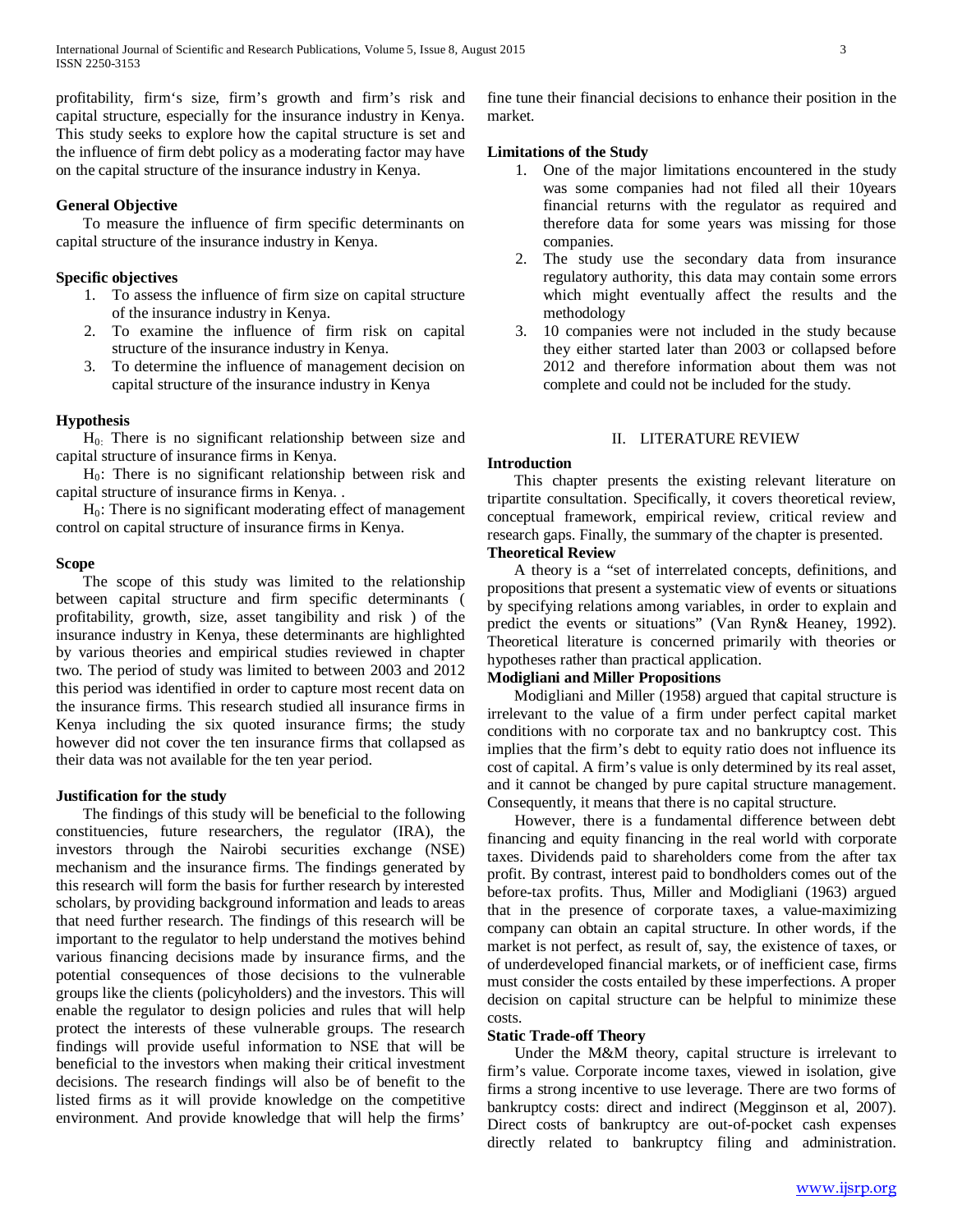Document printing and filing expenses, as well as professional fees paid to lawyers, accountants, investment bankers, and court personnel are all direct bankruptcy costs. Indirect costs of bankruptcy are expenses that result from bankruptcy but are not cash expenses sent on the process itself. These costs include the diversion of management's time, lost sales during and after bankruptcy, constrained capital investment and R&D spending, and the loss of key employees.

 Although indirect bankruptcy costs are difficult to measure, researchers have shown that they are significant. Many empirical studies indicates that relative to the pre-bankruptcy market value of large firms, direct costs are too small, comparing indirect costs, to provide an effective threat to the use of debt Warner (1977). He cautions that the costs are not small enough to be neglected completely in discussion of capital structure policy. Warner's work was criticized by Altman (1984) in the aspect that his results are based on a narrowly defined bankruptcy cost definition (lack of indirect bankruptcy costs) and the small sample size could not provide a whole picture. Clearly, the cost of financial distress and bankruptcy significantly influence capital structure decision in complex ways. Myer (1984) asserts that a firm's optimal debt ratio is usually viewed as determined by a trade-off of the costs and benefits of borrowing, holding the firm's assets and investment plans constant.

 Optimum is reached when managers find the mix of debt and equity that maximize firm value. There are a number of researches based on the existence of an capital structure. Graham and Harvey (2001) surveyed 392 CFOs about the cost of capital, capital budgeting and capital structure. Target debt ratio varies from country to country, industry to industry, and firm to firm. As far as firm specific factors are concerned, the nature of the asset base, the stability of the cash flow, and the quality of management, will all be relevant. Static trade-off theory suggests that companies with safe, tangible assets and plenty of taxable income to shield ought to have high target ratios. Unprofitable companies with risky, intangible assets ought to rely primarily on equity financing (Brealy et al, 2006). Static Trade-off theory suggests that a firm that is profitable is likely to have more debt as it would want to shield its income from taxes. This means that a firm that in its profitable period will use more debt-financing. Static Trade-off also predicts that a firm with growth opportunities will use less debt-financing because it is more likely to lose value in financial distress. (Niu, 2008)

## **Pecking Order Theory**

 The pecking order theory suggests that firms have a particular preference order for capital used to finance their businesses (Myers, 1984). Owing to the preference of information asymmetries between the firm and potential financiers, the relative costs of finance vary between the financing choices. Where the funds provider is the firm's retained earnings, meaning more information than new equity holders, the new equity holders will expect a higher rate of return on capital invested resulting in the new equity finance being more costly to the firm than using existing internal funds. Thus, the firm will prefer retained earnings financing to debt, shortterm debt over long-term debt and debt over equity (Amidu, 2007). According to Myers & Majluf (1984), the capital structure of a firm can help mitigate inefficiencies in a firm's investment program that are caused by information asymmetries.

 They proved that managers use private Information to issue risky securities when they are overpriced and because market participants lack relevant information, it would lead to mispriced equity. According to Myers (1984), the capital structure of a firm reflects the accumulation of past financial requirement. The pecking order explains why most high profit making firms go in for less external funds because they have large retained earnings compared to less profitable firms who depend more on external funds because they have less retained earnings. These firms however, prefer debt to equity because of lower floatation and information cost. Therefore, there is no well-defined optimal leverage, because there are two kinds of equity, internal and external, one at the top of the pecking order and one at the bottom (Bauer, 2004). Kiogora (2000) undertook a research to establish the nature of capital structures employed by listed firms in NSE. She established that listed firms follow pecking order arguments in setting their capital structures

#### **Agency cost theory**

 The use of debt in capital structure of the firm also leads to agency cost. Agency cost arises as a result of the relationships between shareholders and managers and those between debt holders and shareholders (Jensen & Meckling, 1976). According to Harris & Raviv (1990), the conflict between shareholders and managers arises because shareholders hold the entire residual claim and consequently managers do not capture the entire gain from the profit enhancing activities but they do bear the entire cost of these activities. Separation of ownership and control may result in managers exerting insufficient work, indulging in perquisites, choosing inputs and outputs that suit their own preferences (Abor & Biekpe, 2005). The conflict between debtholders and shareholders is caused by moral hazard (Abor & Biekpe, 2005).The conflict arise because equity-holders have an incentive to invest sub optimally in very risky projects (Jensen & Meckling, 1976).This is because equity-holders stand the greater chance of benefiting massively if the investment yield good result. However, in the unlikely event of the investment failing, debt-holders bear the majority of the consequences (Brander & Lewis, 1986). Jensen & Meckling(1976), defined agency costs as the sum of the monitoring expenditures by the principal, bonding costs by the agent and a residual loss.

#### **Firm size**

 According to tradeoff theory, first, large firms' don't consider the direct bankruptcy costs as an active variable in deciding the level of leverage as these costs are fixed by constitution and constitute a smaller proportion of the total firm"s value. And also, larger firms being more diversified have lesser chances of bankruptcy (Titman and Wessels 1988). Following this, one may expect a positive relationship between size and leverage of a firm. The trade-off theory predicts an inverse relationship between size and the probability of bankruptcy. Hence, there is a positive relationship between size and leverage. Second, contrary to first view, Rajan and Zingales (1995) argued that there was less asymmetrical information about the larger firms. This reduced the chances of undervaluation of the new equity issue and thus encouraged the large firms to use equity financing. This means that there is negative relationship between size and leverage of a firm. Following Rajan and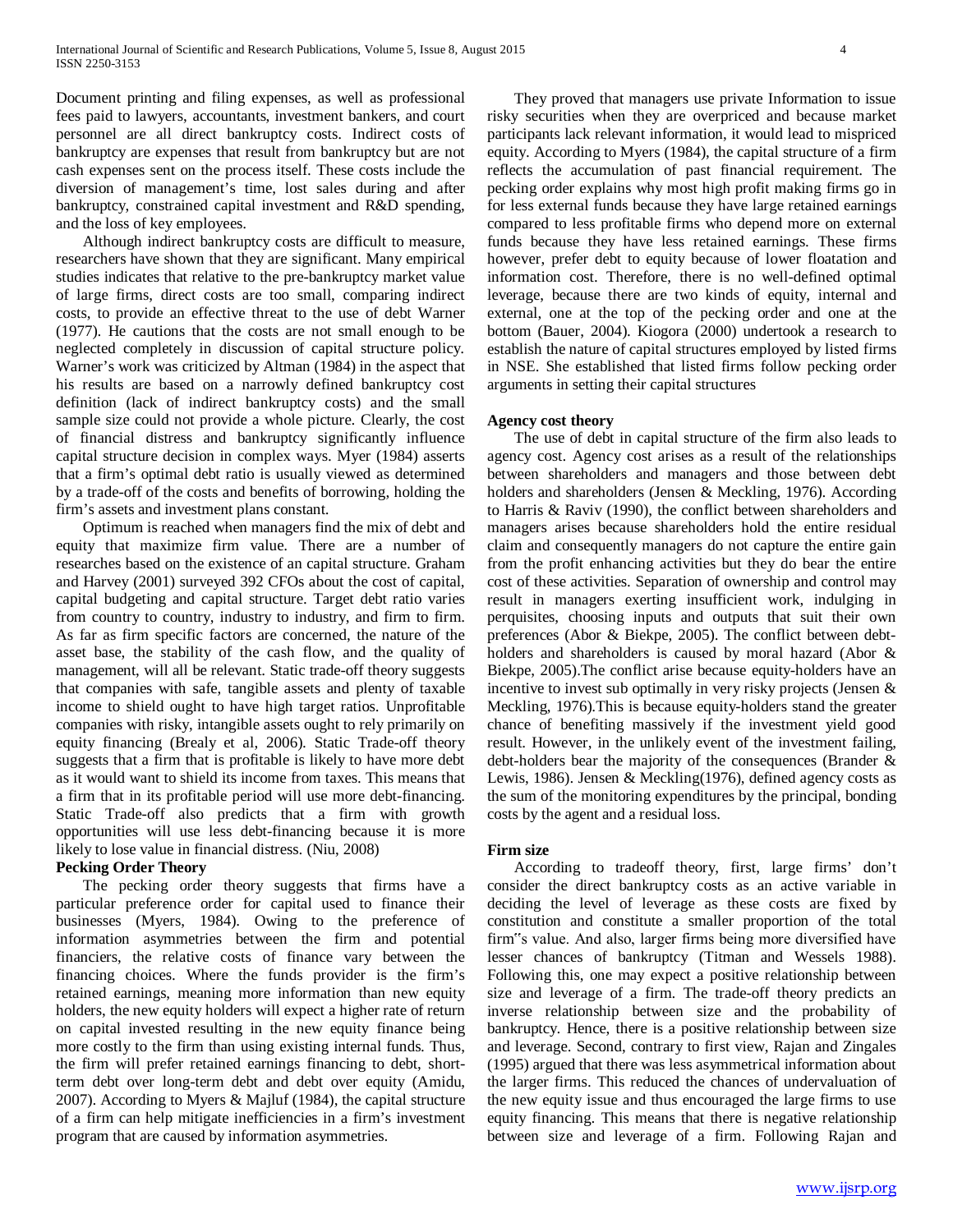Zingales (1995), we expect a negative relationship between size and leverage of the firm. Therefore, the pecking order theory of the capital structure predicts a negative relationship between leverage and size, as larger firms exhibiting increasing preference for equity relative to debt. Meanwhile, previous research also has different results. Titman and Wessels (1988) and Drobetz and Fix (2003) measure of size was the natural logarithm of net sales. However, they stated that net sales was a better proxy for size, because many firms attempted to keep their reported size of asset as small as possible, e.g., by using lease contracts.

 Size can be regarded as a proxy for information asymmetry between firm insiders and the capital markets. Large firms are more closely observed by analysts and should therefore be more capable of issuing informationally more sensitive equity, and have lower debt. Akhtar and Oliver (2006) found that more profitable firms had significantly less leverage regardless of whether they were MNCs or DCs. This supports the peckingorder theory of capital structure for both MNCs and DCs. Rajan and Zingales (1995) and Wald (1999) found that larger firms in Germany tended to have less debt. Meanwhile, many studies suggest there is a positive relation between leverage and size. Drobetz and Fix (2003) said that size was positively related to leverage, indicating that size was a proxy for a low probability of default. Empirical studies, such as Marsh (1982), Rajan and Zingales (1995), Wald (1999), and Booth et al. (2001), generally found that leverage was positively correlated with company size. Huang and Song found that size was positively related with total liability.

 Marsh (1982) found that large firms more often chose longterm debt while small firms chose short-term debt. Large firms may be able to take advantage of economies of scale in issuing long-term debt, and may even have bargaining power over creditors. So the cost of issuing debt and equity is negatively related to firm size. However, size may also be a proxy for the information that outside investors have. Fama and Jensen (1983) argued that larger firms tended to provide more information to lenders than smaller ones. Rajan and Zingales (1995) argued that larger firms tended to disclose more information to outside investors than smaller ones. Overall, larger firms with less asymmetric information problems should tend to have more equity than debt and thus have lower leverage. However, larger firms are often more diversified and have more stable cash flow; the probability of bankruptcy for large firms is smaller compared with smaller ones, ceteris paribus. Both arguments suggest size should be positively related with leverage. According to Whited (1992) small firms could not access long-term debt markets since their growth opportunities exceeded their collateralizable assets. Titman and Wessels (1988) argued that larger firms had easier access to capital markets.

 The effect of size on debt ratios is ambiguous from the theoretical point of view; some authors encountered a positive relation between size and leverage; some others reported negative relation and others also found statistically insignificant relationship between them. Mary *et al.* (2011) recent work on the actively listed Egyptian corporations, the findings of the estimated model and the various other tests confirm the existence of a significant positive relation between the firm size and the debt-equity ratio. This finding conforms to those of the other empirical studies conducted in countries all over the world. These results also confirm the notion that large firms are employed more debt because these are less risky and diversified in nature (static trade- off theory). In addition, larger firms are preferred to issue more debt because it reduces direct bankruptcy costs due to market confidence. Moreover, smaller firms prefer to acquire lower debt because these ufirms might face the risk of liquidation at the time of financial distress. Contrary to the above, Faris (2010) found a negative relationship between leverage and firm size. To measure size, sales is considered a sound measure (muema, 2013). So the natural logarithm of sales is taken to measure the size as used in some previous studies. (Myers & Majluf, 1984), Turere (2012) and muema (2013) used the same measure. Size of the firm will be measured by taking the natural logarithm of the sales as this measure 'smoothens' the variation in the figure over the periods of time.

## **Firm risk**.

 According to pecking order theory and tradeoff theory, earning volatility is considered to be either the inherent business risk in the operations of a firm or a result of inefficient management practices. In either case earning volatility is proxy for the probability of financial distress and the firm will have to pay risk premium to outside fund providers. To reduce the cost of capital, a firm will first use internally generated funds and then outsider funds. This suggests that earning volatility is negatively related with leverage. This is the combined prediction of tradeoff theory and pecking order theory. According to pecking order theory and tradeoff theory, income variability is a measure of business risk. Since higher variability in earnings indicates that the probability of bankruptcy increases, we can expect that firms with higher income variability have lower leverage. Therefore, the trade-off model allows the same prediction, but the reasoning is slightly different. More volatile cash flows increase the probability of default, implying a negative relationship between leverage and volatility of cash flows. As expected, the relationship between leverage and volatility is negative. This supports both the trade-off theory (more volatile cash flows increase the probability of default) and the pecking order theory (issuing equity is more costly for firms with volatile cash flows). Cools (1993) said that agency theory suggested positive relationship between earning volatility and leverage. He said that the problem of underinvestment decreased when the volatility of firm returns increased. Booth et al. , (2001), Bradley et. al., (1984), Chaplinsky and Niehaus, (1993), Wald, (1999), and Titman and Wessels (1988), all these studies found that business risk was negatively correlated with leverage.

 Huang and Song (2002) found that the positive relation between total liabilities ratio and volatility was consistent with Hsia"s (1981) view that firms with higher leverage level tended to make riskier investment. Despite the broad consensus that firm risk is an important inverse determinant of corporate debt policy, empirical investigation has led to contradictory results. For instance, unusually, Rafiq et al*.* (2008) found positive relationship between leverage and risk. Likewise, an empirical study by Mary *et al.* (2011) on the determinants of capital structure in listed Egyptian Corporations also indicates a positive relation between business risk and leverage, which contradicts the theoretical background and the findings observed in most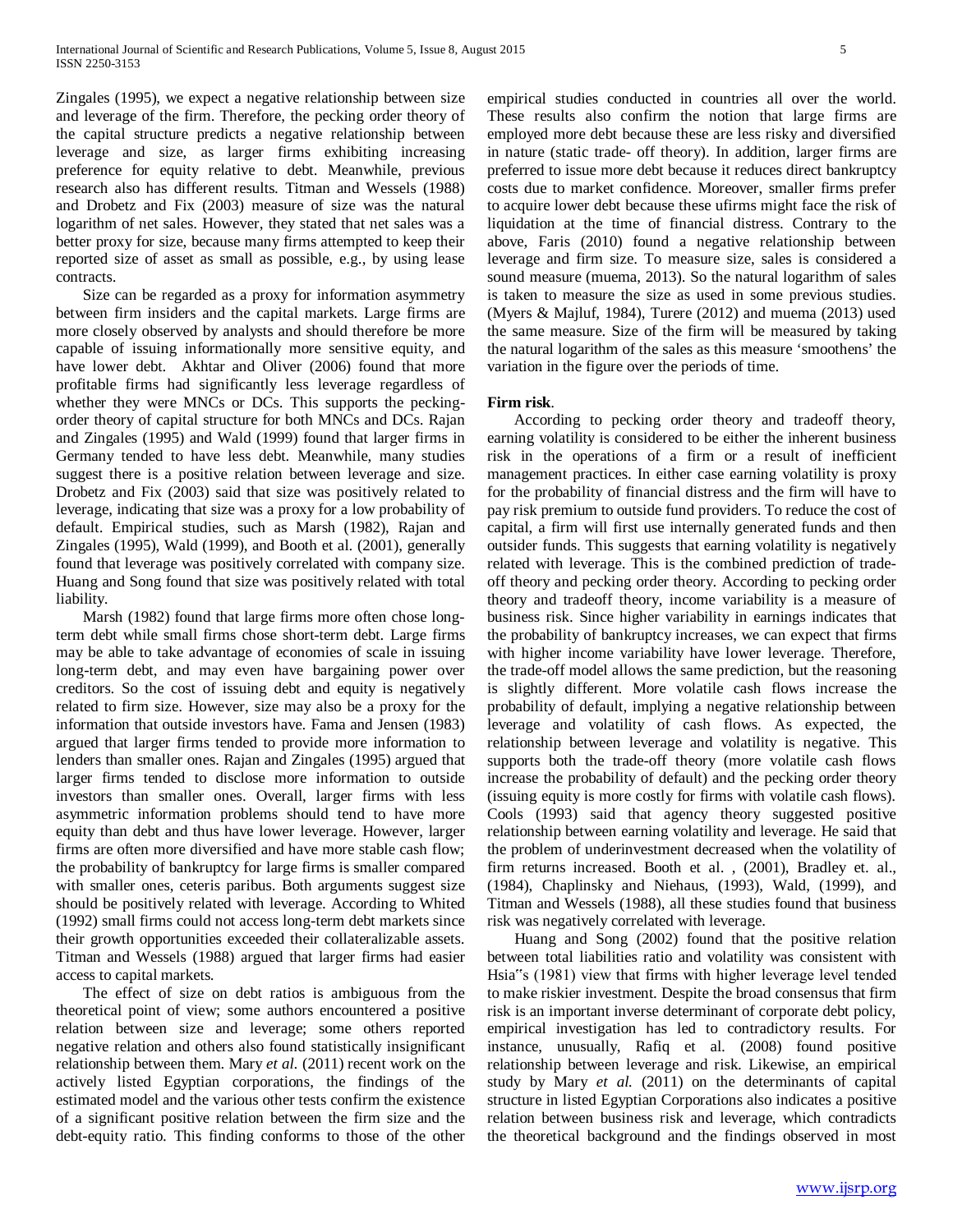developed and developing countries. However; most theories and empirical findings (Titman & Wessels 1988) indicate an inverse relationship between risk and debt ratio. Kinyua (2005) studied the determinants of capital structure of small and medium-sized enterprises in Kenya. He established that, management attitude towards risk and lenders' attitude towards the company are key determinants of capital structure for enterprises in Kenya. Kinyua (2005) used operating income volatility as the proxy to measure risk; the same proxy will be used for the purpose of this study.

#### **Management control.**

 Recent capital structure theories, Grossman and Hart (1982) Jensen (1986) Stulz(1990) and Hart and Moore(1982) have emphasized the role played by debt in reducing agency conflicts between managers and shareholders. Debt increases efficiency because it prevents managers from financing unprofitable projects. At the same time debt may also block some profitable investment opportunities. The capital structure then represents the ex-ante efficient tradeoff between these costs and benefits

 These theories, though, leave unresolved the issue of who will choose such an capital structure. They emphasize the role of debt in reducing agency problems between Managers and shareholders, but they ignore that the choice of debt itself is subject to an agency problem. Short of claiming that the capital structure is designed once and for all by the initial founders, these theories have to rely on self-interested managers to implement the optimal financing decisions. This fact raises two questions. First, how can we expect a manager to voluntarily increase the firm's leverage to decrease her own discretion? Second, even admitting that managers might be forced to use debt, why should we expect their choices to coincide with the exante optimal ones?

 The first question has been addressed by Harris and Raviv (1988), Stulz (1988), and especially Zwiebel (1992). All these papers show how a takeover threat forces a manager to increase leverage. In particular, Zwiebel (1992) shows this might happen even if the .takeover pressure is permanent. However, none of these studies analyse the possible divergence between a manager's choice under a takeover threat and the ex-ante capital structure. Hart and Moore (1995) argued that Management chooses financial structure to maximize its own welfare. The purpose of this paper is to how the management can influence the capital structure of a firm

 The researcher's characterization of the managers' point of view is similar to Zwiebel (1992) in that a manager maximizes her job tenure, which is threatened by two possible events; bankruptcy and takeovers. The occurrence of both these events is affected by the capital structure in place. In the researcher's view, though, the manager realizes that the use of debt may crowd out the effectiveness of takeovers and uses this crowding out effect in a way that maximizes his/her own entrenchment. This creates a distortion in the manager's capital structure choice.

 We show that, in general, the shareholders and the manager's capital structure choices Differ. Depending on a company's relative performance and on the pressure from the corporate control market, the manager may under-lever or overlever her company with respect to the ex-ante optimal shareholders' choice. More importantly, the two choices differ not only in their levels, but also in their sensitivities to the cost of financial distress and taxes. For instance, while the efficiency approach has standard predictions on the effects of taxes, the entrenchment approach predicts an asymmetric and variable sensitivity of capital structure choice to tax incentives. In summary, in a world where managers control capital structure decisions, Hart and Moore's (1995) argument does not necessarily hold.

 Our questioning of this conjecture highlights the importance of examining the capital structure decisions from a manager's perspective. This perspective was strongly advocated by Donaldson (1969) more than twenty five years ago, but its full implications have never been worked out. It has generally been identified with the simple idea that managers under lever their companies for fear of the personal costs of bankruptcy. This risk aversion explanation, however, is far from satisfactory. It cannot explain why risk averse managers are reluctant to issue equity and why the same risk averse managers who generally underlever their companies chose to undertake major leverage recapitalizations in the 1980s.

## III. METHODOLOGY

#### **The research model**

 For testing the influence of firm specific factors on capital structure of insurance firms the researcher adopted a modified model to test the moderating effect of management control, in which case the researcher introduced the moderation variable (the product of management control and each of the four firm specific factors separately) to be able to capture the moderating effect of management control on the relationship between the independent and dependent variable and also the effect of the independent variable on the dependent variable without the moderator be noted. The researcher adopted and modified the panel regression model from Kalkani et al, (1998) which was also used by Abor & Biekpe, (2005). The researcher used equation (I) to test the influence of size on capital structure of insurance firms in Kenya with and without the moderator. The significance of the beta for interaction means that management control is significantly moderating the relationship between size and capital structure of insurance firms in Kenya.

 $DR_{it} = \beta_0 + \beta_1$  SIZE<sub>it</sub> +  $\beta_2MC_{it}$  +  $\beta_3$ INTERACTION<sub>it</sub>  $+e_{it...}\dots\dots\dots\dots(iii)}$ 

DR – capital structure βο - is the constant SIZE – firm size MC – management control INTERACTION – ( MC\* Size)

 The researcher used equation (II) to test the influence of firm risk on capital structure of insurance firms in Kenya with and without the moderator. The significance of the beta for interaction means that management control is significantly moderating the relationship between firm size and capital structure of insurance firms in Kenya.

 $DR_{it} = \beta_0 + \beta_1$  RISK<sub>it</sub> +  $\beta_2MC_{it}$  +  $\beta_3$ INTERACTION<sub>it</sub>  $+e_{it}\dots\dots\dots\dots\dots\dots}$ 

DR – capital structure

 $βo – is the constant$ RISK – firm risk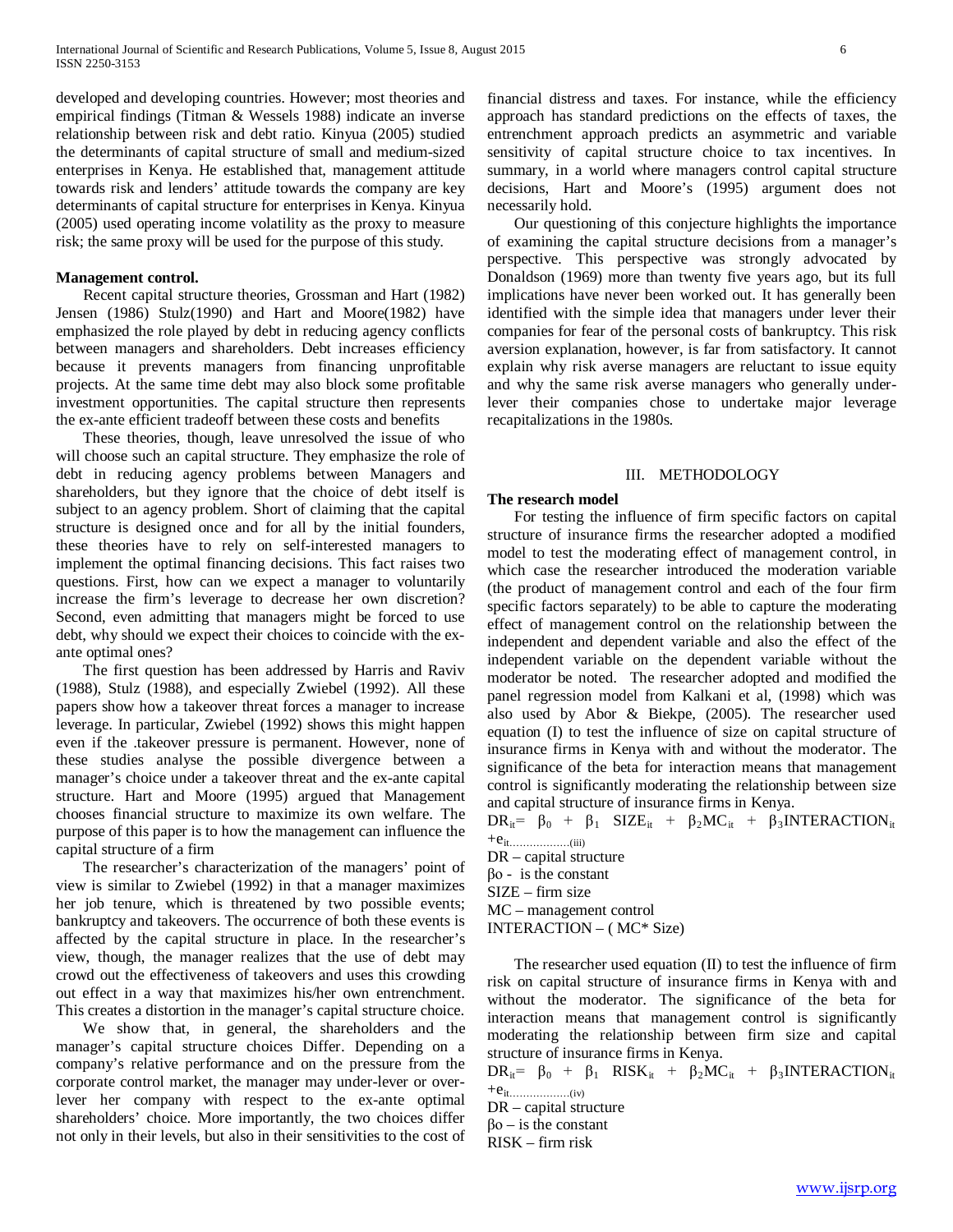#### MC – management control INTERACTION – ( MC\* RISK)

 The researcher used equation (III) to test the moderating influence of management control on the relationship between independent variables (profitability, growth, size and firm risk) and capital structure of insurance firms in Kenya. The significance of the beta for interaction means that management control is significantly moderating the relationship between the four firm specific factors and capital structure of insurance firms in Kenya. The researcher introduced a dummy variable in the equation to capture the influence of the moderator (management control) in the relationship

 $DR_{it} = \beta_0 + \beta_1 PROFT_{it} + \beta_2 PROFT^*MC_{it} + \beta_3 GROW_{it} +$  $\beta_4$ GROW\*MC<sub>it</sub>+  $\beta_5$  SIZE<sub>it</sub> +  $\beta_6$  SIZE\*MC<sub>it</sub> +  $\beta_7$  RISK<sub>it</sub> +  $\beta_8$ RISK\*MCit +MC+ eit…………….(V) Where:

- 3) Normality of error distributions
- 4) Homoscedasticity

#### IV. RESEARCH FINDINGS AND DISCUSSION

 This chapter covers research findings and discussion of results of the study. It begins with regressions analysis then interpretations and discussions of the results are also presented. The main objective of the study was to test the influence of firm specific factors on capital structure decision among insurance companies in Kenya.

|                  | Table 4.22: Generalized Least Square Equation Results on firm size |  |  |
|------------------|--------------------------------------------------------------------|--|--|
| <b>STRICTURE</b> |                                                                    |  |  |

| Dependent Variable: CAPITAL STRUCTURE |             |                    |                           |                |          |  |
|---------------------------------------|-------------|--------------------|---------------------------|----------------|----------|--|
| With moderation Model 1 Coefficient   |             | Std. Error         | <u>t – statistic</u>      |                | Prob.    |  |
| Variable                              |             |                    |                           |                |          |  |
| Constant                              | $-0.092735$ | 0.062310           | $-1.488271$               |                | 0.1376   |  |
| Firm size                             | 0.013322    | 0.006265           |                           | 2.126460       | 0.0342   |  |
| Management control                    | 0.086252    | 0.044678           |                           | 1.930536       | 0.0544   |  |
| Interaction                           | $-0.008213$ | 0.004167           |                           | $-1.970963$    | 0.0496   |  |
|                                       |             |                    |                           |                |          |  |
| Without moderation Model 2            | coefficient | std. Error         | t-statistic               |                | prob.    |  |
| Variable                              |             |                    |                           |                |          |  |
| Firm size                             | $-0.001060$ | 0.000989           | $-1.071969$               |                | 0.2845   |  |
| Constant                              | 0.051353    | 0.010795           | 4.757061                  |                | 0.0000   |  |
| <b>Statistics</b>                     | model 1     |                    | model 2 change statistics |                |          |  |
| $R - Squared$                         | 0.356804    |                    | 0.319191                  | 0.037613       |          |  |
| Adjusted R- squared                   | 0.253893    |                    | 0.236117                  | 0.017776       |          |  |
| S.E. of regression                    | 0.088600    | 0.089650           | $-0.00105$                |                |          |  |
| Sum squared residual                  | 2.551257    |                    | 2.700449                  | $-0.149192$    |          |  |
| Log likelihood                        | 408.3214    |                    | 397.5802                  | 10.7412        |          |  |
| $F - Statistic$                       | 3.467101    |                    | 3.842214                  | $-0.375113$    |          |  |
| Prob. $(F - statistic)$               | 0.000000    |                    | 0.000000                  |                | $\theta$ |  |
| Mean dependent variable 0.040890      |             | 0.040890           |                           | 0              |          |  |
| S .D. dependent variable              | 0.102573    | 0.102573           |                           | $\overline{0}$ |          |  |
| Akaike info criter                    | $-1.880008$ | $-1.881377$        | 0.001369                  |                |          |  |
| Schwar criterion                      | $-1.328290$ | $-1.444166$        | 0.115876                  |                |          |  |
| Hannan Quinn criterion                | $-1.661039$ | -1.707855 0.046816 |                           |                |          |  |
| Durbin – Watson statistic 1.733131    |             | 1.718306           | 0.014825                  |                |          |  |

## **H02; There is no significant relationship between firm size and capital structure of insurance firms in Kenya**

 The results panel data regression model 2 (with moderation) for size on leverage is significant. Size has a positive relationship with leverage as shown by the positive beta coefficient (0.013322) and a significant regression coefficient on leverage: with 0.0342 level of significance which is less than 0.05 and 2.126460 t-value. This suggests that large size firms are more likely to use leverage for financing their investments than small firms. Large size firms in the insurance sector of Kenya are more likely to use leverage for financing their investments than

small firms. On model 2 (without moderation) firm size has a negative insignificant regression coefficient (-0.001060) on leverage, with 0.2845 level of significance and -1.071969 tvalues. This suggests that large size firms are less likely to use leverage for financing their investments than firms with small firms. The results indicate that the management exerts a significant moderating influence on the relationship between firm size and leverage this is indicated by the level of significance of the coefficient of interaction between management control and firm size (0.0496) which is less than 0.05. It also transforms the negative insignificant relationship to a positive and significant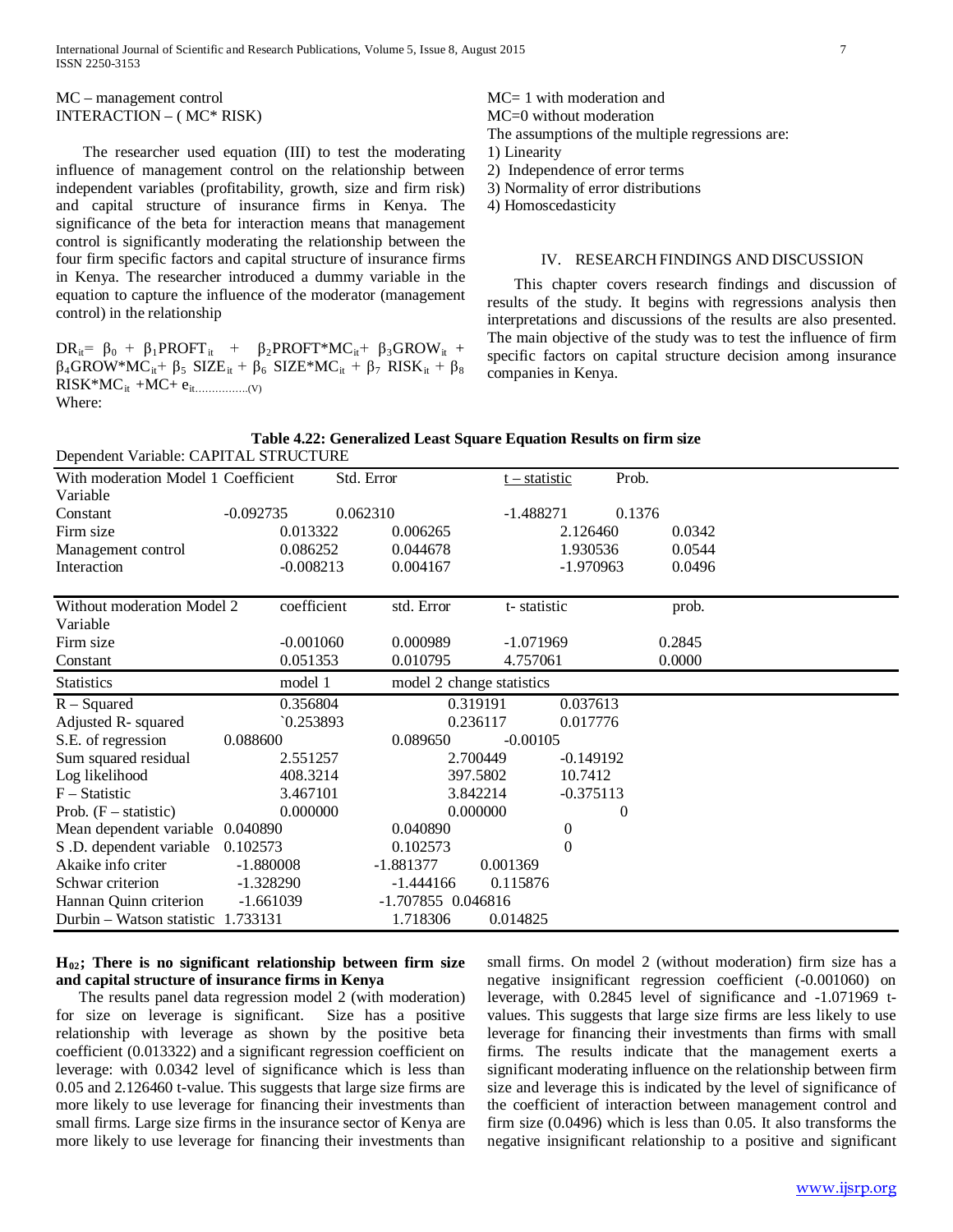Rajan and Zingales (1995) argued that there was less asymmetrical information about the larger firms. This reduced the chances of undervaluation of the new equity issue and thus encouraged the large firms to use equity financing. Static tradeoff theory is generally interpreted as predicting that large firms will have more debt since larger firms are more diversified and have lower default risk. Larger firms are also typically more mature firms. These firms have a reputation in debt markets and consequently face lower agency costs of debt. Hence, the tradeoff theory predicts that leverage and firm size should be positively related. The pecking order theory is usually interpreted as predicting an inverse relation between leverage and firm size. The argument is that large firms have been around longer and are better known. Thus, large firms face lower adverse selection and can more easily issue equity compared to small firms where adverse selection problems are severe. Large firms also have

more assets and thus the adverse selection may be more important if it impinges on a larger base.

 There are several theoretical reasons why firm size is related to the capital structure. Smaller firms may find it relatively more costly to resolve informational asymmetries with lenders and financiers, which discourages the use of outside financing (Chung, 1993; Grinblatt and Titman, 1998) and should increase the preference of smaller firms for equity relative to debt (Rajan and Zingales, 1995). However, this problem may be mitigated with the use of short term debt (Titman and Wessels, 1988). Relative bankruptcy costs and probability of bankruptcy (larger firms are more diversified and fail less often) are an inverse function of firm size (Warner, 1977; Ang et al. , 1982; Pettit and Singer, 1985; Titman and Wessels, 1988). A further reason for smaller firms to have lower leverage ratios is that smaller firms are more likely to be liquidated when they are in financial distress (Ozkan, 1996).

|                                       | Table 4.27: Generalized Least Square Equation Results on firm risk |
|---------------------------------------|--------------------------------------------------------------------|
| Dependent Verichle: CADITAI STDUCTUDE |                                                                    |

| Dependent Variable. CATTTAL STRUCTURE |               |              |                 |                   |             |
|---------------------------------------|---------------|--------------|-----------------|-------------------|-------------|
| With moderation Model 1 Coefficient   |               | Std. Error   | $t - statistic$ | Prob.             |             |
| Variable                              |               |              |                 |                   |             |
| Constant                              | 0.031926      | 0.011060     | 2.886626        | 0.0042            |             |
| Firm risk                             | $1.08E - 05$  | $8.25E - 06$ |                 | 1.310795          | 0.1909      |
| Management control                    | 0.039040      | 0.026627     |                 | 1.466173          | 0.1436      |
| Interaction                           | $-5.69E - 05$ | $2.80E - 05$ |                 | $-2.034939$       | 0.0427      |
|                                       |               |              |                 |                   |             |
| Without moderation                    | coefficient   | std. Error   | t-statistic     |                   | prob.       |
| Variable                              |               |              |                 |                   |             |
| Firm risk                             | $-1.74E - 06$ | 5.68E-06     | $-0.30049$      | 0.07590           |             |
| Constant                              | 0.042279      | 0.005713     | 7.401088        |                   | 0.0000      |
| <b>Statistics</b>                     | model 1       | model 2      |                 | change statistics |             |
| $R - Squared$                         | 0.352664      | 0.317321     |                 |                   | 0.035343    |
| Adjusted R- squared                   | 0.247124      | 0.232504     |                 |                   | 0.01462     |
| S.E. of regression                    | 0.089641      | 0.090508     |                 | $-0.000867$       |             |
| Sum squared residual                  | 2.563309      | 2.703259     |                 | $-0.13995$        |             |
| Log likelihood                        | 397.9875      | 388.1000     |                 | 9.8875            |             |
| $F - Statistic$                       | 3.342096      | 3.741220     |                 |                   | $-0.399124$ |
| Prob. $(F - statistic)$               | 0.000000      | 0.000000     |                 |                   | 0.00000     |
| Mean dependent variable 0.041279      |               | 0.041279     |                 | 000               |             |
| S.D. dependent variable               | 0.103312      | 0.103312     |                 | 0000              |             |
| Akaike info criterion                 | $-1.854771$   | $-1.860752$  |                 |                   | 0.005981    |
| Schwar criterion                      | $-1.296434$   | $-1.418297$  |                 | 0.121863          |             |
| Hannan Quinn criterion                | $-1.633041$   | $-1.685041$  |                 | 0.052             |             |
| Durbin - Watson statistic 1.778047    |               | 1.729365     |                 | 0.048682          |             |

## **H01: There is no significant relationship between firm risk and capital structure of insurance firms in Kenya**

The results of model 1 (with moderation) on risk and leverage are significant. Risk has a positive as shown by the positive beta coefficient (0.0000108) and an insignificant regression coefficient on leverage: with 0.1909 level of significance which is more than 0.05 and 1.310795 t-value. This suggests that highly risky firms are more likely to use leverage for financing their investments than low risk firms. Highly risky

firms in the insurance sector of Kenya are more likely to use leverage for financing their investments than low risk firms. On model 2 (without moderation) firm risk has a negative insignificant regression coefficient (-0.0000074) on leverage, with 0.07590 level of significance which higher than 0.05 and 0.30049 t-value. This suggests that highly risky firms are less likely to use leverage for financing their investments than low risk firms. The results indicate that the management exerts a significant moderating influence on the relationship between firm risk and leverage this is indicated by the level of significance of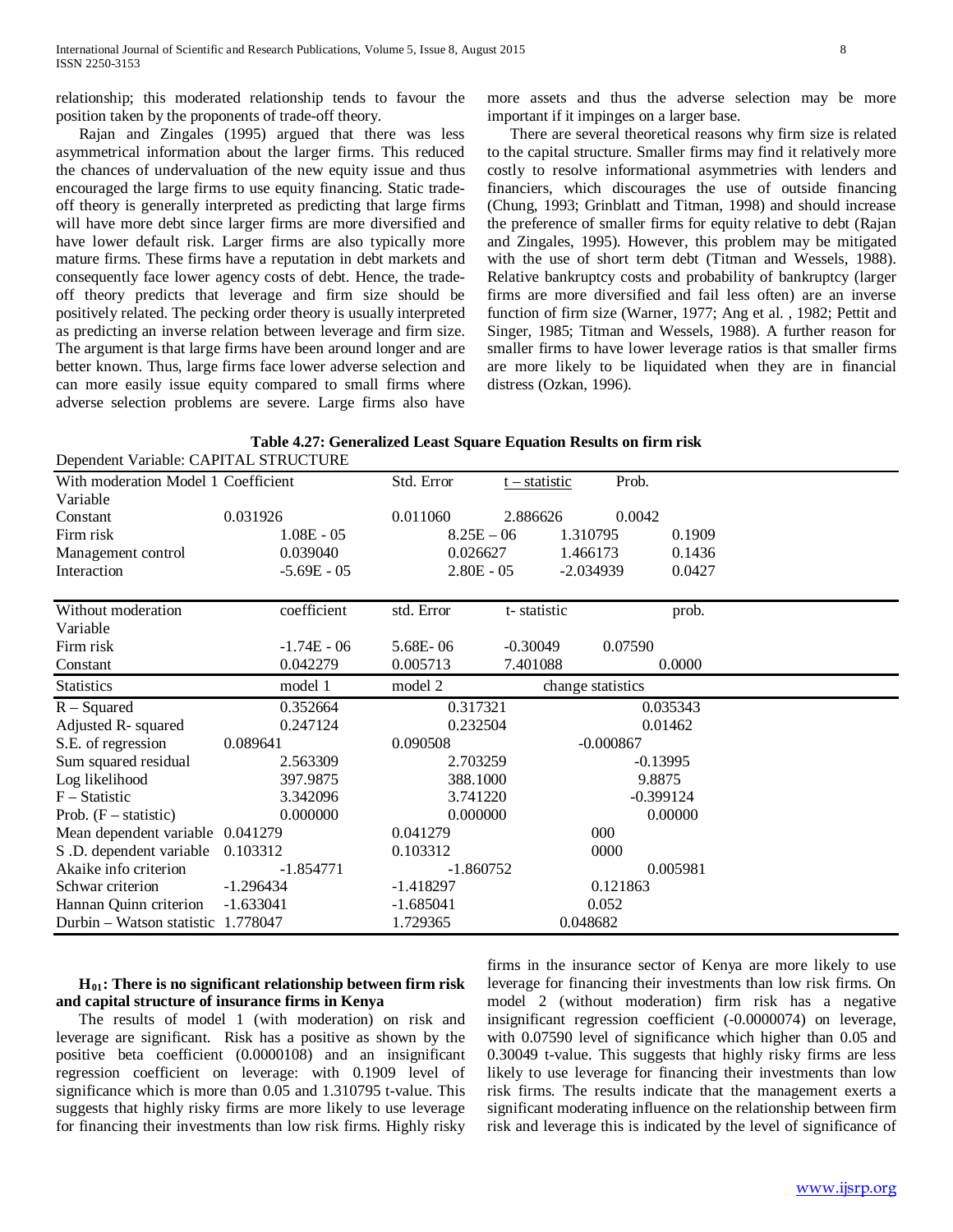the coefficient of interaction between management control and firm risk (0.0496) which is less than 0.05. It also transforms the negative insignificant relationship between firm risk and capital structure to a positive relationship; this moderated relationship tends to go contrary to the position taken by the proponents of trade-off theory. This positive result goes contrary to the tradeoff theory that the more volatile cash flows the higher the probability of default. Our positive result supported the agency theory that the problem of underinvestment decreased when the volatility of the firms returns increased, hence, firms use more leverage.

Bradley et al., (1984); Kester, (1986); Titman and Wessels (1988) found that since higher variability in earnings indicates that the probability of bankruptcy increases, they expect that firms with higher income variability have lower leverage. Firms that have high operating risk can lower the volatility of the net profit by reducing the level of debt. A negative relation between operating risk and leverage is also expected from a pecking order theory perspective: firms with high volatility of results try to accumulate cash during good years, to avoid under-investment issues in the future. Drobetz and Fix (2003) found as expected, the leverage was negatively related to the volatility. They also showed that their finding supported both the trade-off theory (more volatile cash flows increase the probability of default) and the pecking order theory (issuing equity is more costly for firms with volatile cash flows).

## **Table 4.32: Generalized Least Square Equation Results on management control**

|                    | Dependent variable: CAPITAL STRUCTURE |           |               |             |                 |             |            |             |  |
|--------------------|---------------------------------------|-----------|---------------|-------------|-----------------|-------------|------------|-------------|--|
| Variable           | constant                              | Size      | Risk          | M.C         | Size*MC         | $Risk*MC$   |            |             |  |
| With moderation    |                                       |           |               |             |                 |             |            |             |  |
| Coeff. -           | 0.005903                              | 0.00312   | 1.15E-05      | 0.167861    | $-0.011218$     | $-6.09E-05$ |            |             |  |
| Std. Err           | 0.023284                              | 0.002058. | 15E-06        | 0.050826    | .0043712        | 79E-05      |            |             |  |
| $T - stat.$        | 0.253542                              | 1.51861   | 1.413773      | 3.302640    | $-2.566222$     | $-2.180165$ |            |             |  |
| Prob.              | 0.8000                                | 0.1298    | 0.1584        | 0.0011      | 0.0107          | 00300       |            |             |  |
| Without moderation |                                       |           |               |             |                 |             |            |             |  |
| Coeff.             | 0.053794                              | $-0.0011$ | $-2.22E - 06$ |             |                 |             |            |             |  |
| Std. E.            | 0.012681                              | 0.0012    | 5.72E-06      |             |                 |             |            |             |  |
| T. st              | 4.242167                              | $-1.0592$ | $-0.3888$     |             |                 |             |            |             |  |
| Prob               | 0.00000                               | 0.2903    | 0.6977        |             |                 |             |            |             |  |
|                    |                                       |           |               |             |                 |             |            |             |  |
| <b>Statistics</b>  |                                       |           |               |             |                 |             |            |             |  |
| Model              | $R^2$                                 |           | $A.R^2$       | S.E of R    | $F -$ statistic | <b>MDV</b>  | S.D.V      | SumSq.V     |  |
|                    | D.W.Resd<br>prob                      |           |               |             |                 |             |            |             |  |
| With Moderation    |                                       |           |               |             |                 |             |            |             |  |
| Model              | 50.359296                             |           | 0.261189      | 0.089003    | 3.662264        | 0.041498    | 0.1035482. | 534915      |  |
| 1.861482           | (0.000000)                            |           |               |             |                 |             |            |             |  |
| Without Moderation |                                       |           |               |             |                 |             |            |             |  |
| Model 5            | 0.320938                              |           | 0.229004      | 0.090921    | 3.490944        | 0.041498    | 0.103548   | 2.686678    |  |
| 1.759693           | (0.000000)                            |           |               |             |                 |             |            |             |  |
|                    |                                       |           |               |             |                 |             |            |             |  |
|                    |                                       |           |               |             |                 |             |            |             |  |
| Chg.Stat.          | 0.038358                              |           | 0.032185      | $-0.001918$ | 0.17132         | 0000        | 000000     | $-0.151763$ |  |
| 0.10178            | (0.000000)                            |           |               |             |                 |             |            |             |  |

## **H03:There is no significant moderating influence of firm's management control on capital structure of insurance firms in Kenya**

 The results of the full model indicate that there is a significant moderating effect of management control on capital structure of insurance firms in Kenya. Management control has a positive and a significant regression coefficient of 0.175001 on leverage, with 0.0006 level of significance which is far below 0.05 and a relatively big t-value of 3.461074. It is also imperative to note that the interaction between firm size and the management control, interaction between firm risk and management control and the interaction between profitability and management control are all very significant. These results indicate that the firm management considers the three variables

profitability, size and risk as the main firm level determinants of their capital structure decisions, it is also important to note that these variables are all insignificant without moderation. The positive beta coefficients for profitability and size happen to support the position taken by proponents of trade-off theory. The positive beta coefficient for firm risk is also in agreement with the trade-off theory which takes the position that risky firms have a higher chance of bankruptcy and therefore are not likely to be attractive to the creditors.

 Recent capital structure theories, Grossman and Hart (1982) Jensen (1986) Stulz(1990) and Hart and Moore(1982) have emphasized the role played by debt in reducing agency conflicts between managers and shareholders. Debt increases efficiency because it prevents managers from financing unprofitable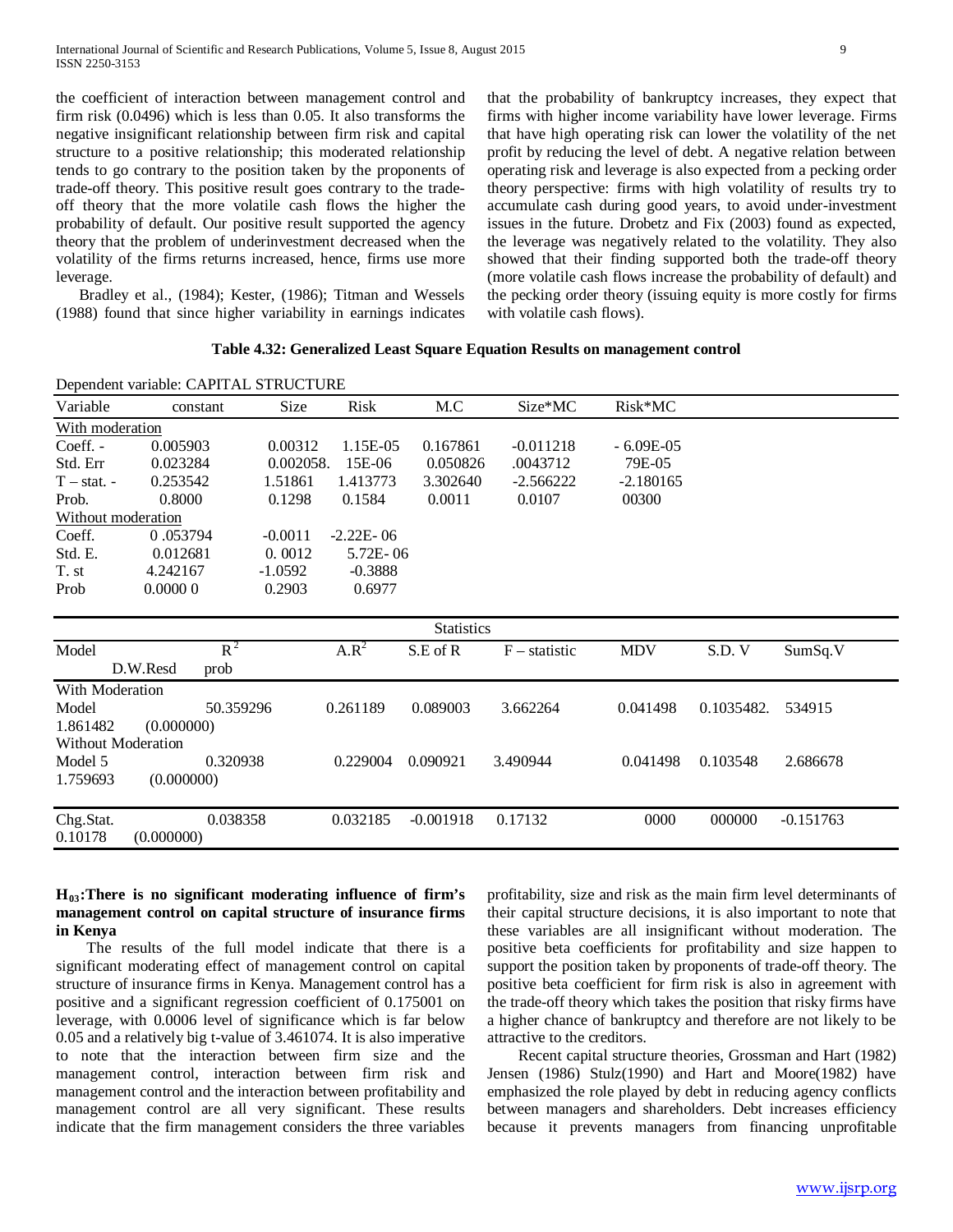projects. At the same time debt may also block some profitable investment opportunities. The capital structure then represents the ex-ante efficient tradeoff between these costs and benefits

 These theories, though, leave unresolved the issue of who will choose the capital structure. They emphasize the role of debt in reducing agency problems between Managers and shareholders, but they ignore that the choice of debt itself is subject to an agency problem. Short of claiming that the capital structure is designed once and for all by the initial founders, these theories have to rely on self-interested managers to implement the optimal financing decisions. This fact raises two questions. First, how can we expect a manager to voluntarily increase the firm's leverage to decrease her own discretion? Second, even admitting that managers might be forced to use debt, why should we expect their choices to coincide with the exante optimal ones?

 The first question has been addressed by Harris and Raviv (1988), Stulz (1988), and especially Zwiebel (1992). All these papers show how a takeover threat forces a manager to increase leverage. In particular, Zwiebel (1992) shows this might happen even if the .takeover pressure is permanent. However, none of these studies analyse the possible divergence between a manager's choice under a takeover threat and the ex-ante capital structure. Hart and Moore (1995) argued that Management chooses financial structure to maximize its own welfare. The purpose of this paper is to how the management can influence the capital structure of a firm

## V. CONCLUSION AND RECOMMENDATIONS

#### **Conclusion**

 Result showed that large insurance firms are more likely to use leverage to finance their activities in Kenya compared to small firms. Small firms often suffer the problems associated with asymmetric information, such as adverse selection, and they have to face higher bankruptcy costs, greater agency costs and bigger costs to resolve the higher informational asymmetries. However in Kenya's insurance industry, this problem of information is being addressed by the regulator and such organizations like the capital market authority by enforcing certain disclosure requirements on the firms to ensure certain critical information is available to the investors. As Rajan and Zingales (1995) argued that there was less asymmetrical information about the larger firms. The fact that size is leverage was consistent with trade-off theory. It implies that larger firms would take the tax shield benefit.

 The results of panel regression model 5 indicate very significant moderating effect of management control on capital structure decisions. The results appear consistent with the Kenya situation although the financial sector is heavily regulated here in Kenya just like elsewhere in the world; the managers still make important part of these decisions in Kenya. The Kenyan insurance managers consider three of the firm level factors critical in their capital structure decisions these factors are profitability, firm size and firm risk. Although several scholars have identified the four factors that have been studied as important factors, the results have clear indicated that only three of those four are important determinants of firms' capital structure decision, these factors are only important when moderated by the management control.

## **5.4. Recommendations**

 In light of the major findings observed from the results, the following recommendations were made. Result showed that large insurance firms are more likely to use leverage to finance their activities in Kenya compared to small firms. Small firms often suffer the problems associated with asymmetric information, such as adverse selection, and they have to face higher bankruptcy costs, greater agency costs and bigger costs to resolve the higher informational asymmetries. To solve this problem of information asymmetry this research encourages the Kenya association of insurers and the regulator to enforce disclosure requirements among the firms in order encourage investors to invest their capital in the small firms. This research also notes that large insurance firms may be enjoying undue advantage in the money and capital markets because of their perceived low risk and therefore encourages the capital market authority to even out the environment of competition in order to encourage the small firms.

 The results of the research indicate that risky firms will result to more borrowing. This may cause serious problems to the firm and the investors because of possibility of bankruptcy. On this the research recommends that proper due diligence should be conducted particularly by the investors to ensure that they do not endanger their wealth. The capital market authority should also ensure financial soundness of the firm is determined before the firm can access finance.

 The results of panel regression model 5 indicate very significant moderating effect of management control on capital structure decisions. The results appear consistent with the Kenya situation, although the financial sector is heavily regulated here in Kenya just like elsewhere in the world; the managers still make important part of these decisions in Kenya. In the light this findings and the knowledge generated, this research encourages the investors to be extra vigilant to ensure that the managers manage the resources of the company prudently. The regulator and the security exchange authority should ensure that the management of these insurance companies does not put the wealth of the investors at risk with their activities. The regulator should hold the management of these companies to account for any acts of omission or commission that may jeopardize the company.

#### **Suggestions for Further Research**

 Based on the findings and limitations of the research, the following recommendations can be made for further research:

 1. This study examined only four firm specific factors of optimal capital structure of insurance industry in Kenya the four factors have a combined explanatory power of optimal capital structure of firms of about 39% which leaves a gap of 61% unaccounted for. Thus, future researcher may address these deficiencies by including the other firm specific variables like asset tangibility and liquidity and also external variables like inflation, GDP, interest rates, taxation, regulation, competition and ownership structure, in order to demonstrate the impact of both internal and external variables on the choice of capital structure.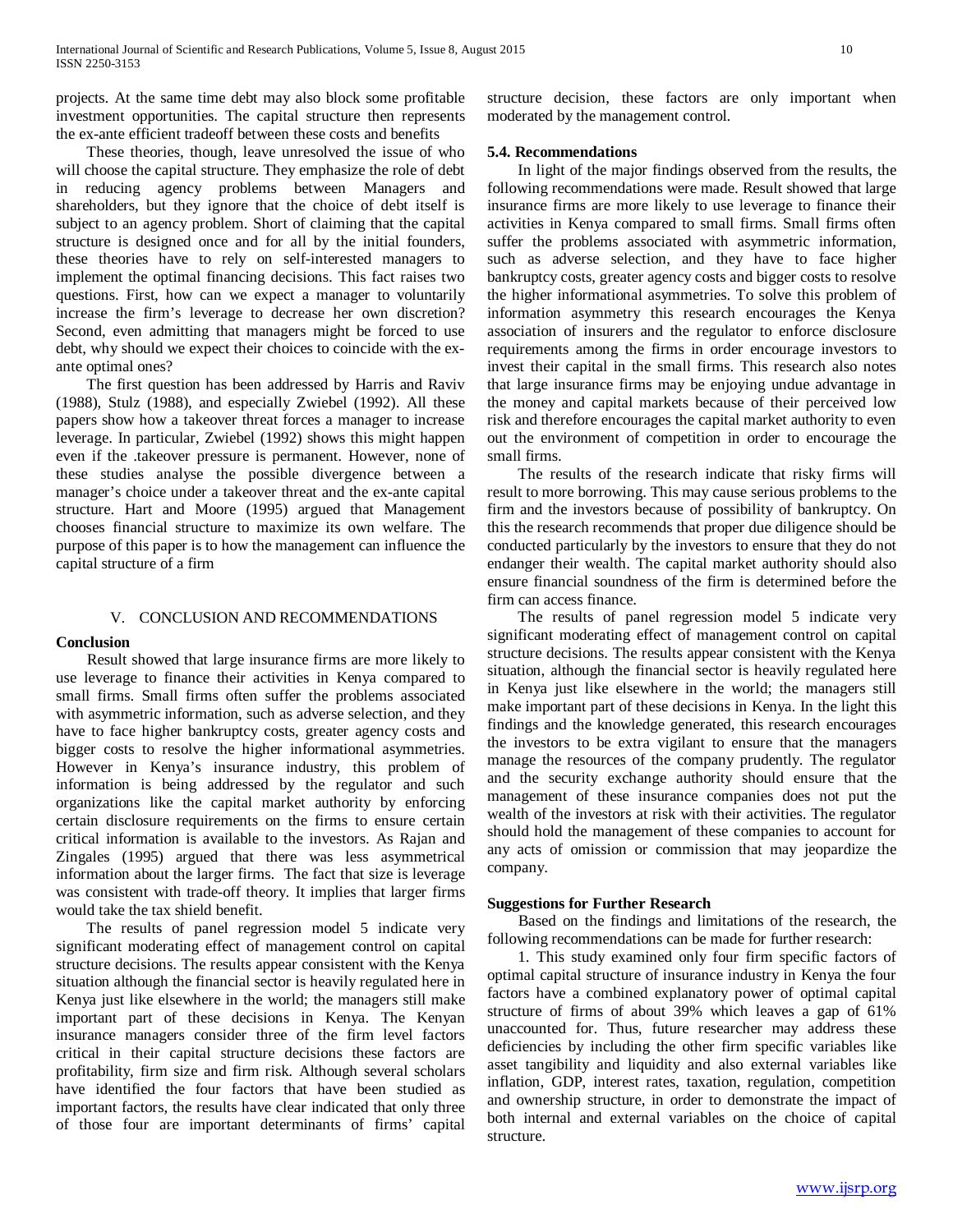2. There exist other limitations to this paper as well that should be addressed by future researchers. In particular, the data is based on book values and not market figures, which may be a major drawback in some cases, for instance when estimating the effect of expected growth opportunities on leverage, since stock markets usually capitalize the present value of growth opportunities.

 3. The research also did not collect data on the 10 insurance firms that did not have continuas data for the 10years from 2003 to 2012. These firms that were left out constitute about 20% of the number of firms in the insurance industry which the researcher fill is a significant number whose inclusion could have altered the results this research.

#### **REFERENCES**

- [1] Agrawal A. and Nagarajan N. (1990). Corporate Capital Structure, Agency Costs, and Ownership Control: The Case of All-Equity Firms, Journal of Finance, 45(4), p1325
- [2] Altman E. I. (1984). A Further Empirical Investigation of the Bankruptcy Cost Question, Journal of Finance, 39(4), p1067-1089
- [3] Altman E. I. (1968). Financial Ratios, Discriminant Analysis and the Prediction of Corporate Bankruptcy, Journal of Finance, September
- [4] Altman E., Haldeman R. and Narayanan P. (1977) Zeta Analysis: A New Model to Identify Bankruptcy Risk of Corporation, Journal of Banking and Finance, 1
- [5] Altman E. I. (2000). Predicting Financial Distress of Companies: Revising the Z-Score and Models.
- [6] Ang J., Chus J and McConnell J (1982). The Administrative Costs of Corporate Bankruptcy: A Note, Journal of Finance, 37, p219-226
- [7] Andreade G. and Kaplan S. N. (1998). How Costly Is Financial (not Economic) Distress?
- [8] Evidence From Highly Leveraged Transactions that Became Distressed, Journal of Finance, 53, pp 1443-1493
- [9] Bailey R. E (2004). Corporate Finance: The Modigliani-Miller Theorems, Economics of Financial Markets
- [10] Bancel F. and Mittoo U. R. (2004). Cross-country Determinants of Capital Structure Choice: A Survey of European Firms, Financial Management, 33(4), p103-132
- [11] Baskin J. (1989). An Empirical Investigation of the Pecking Order Theory, Finance Management, 18, p26-35
- [12] Beaver W., Kettler P. and Scholes M. (1970). The Association between Market Determined and Accounting Determined Risk Measures, the Accounting Review, 45(4), p654-682
- [13] Bennett M. and Donnelly R. (1993). The Determinants of Capital Structure: Some UK Evidence, British Accounting Review, 25, p43-59.
- [14] Berle A. and Means G. (1932). The Modern Corporate and Private Property, MacMillan, New York.
- [15] Berle A. (1954). The 20th Century Capitalist Revolution, Harcourt, Brace and World, Inc.
- [16] Booth L., Varouj A., et al. (2001). Capital Structure in Developing Countries, Journal of Finance, 56, p87-130.
- [17] Bowen R. M., Daley L. A., and Huber Jr., C.C. (1982). Evidence on the Existence and Determinants of Inter-Industry Differences in Leverage, Financial Management, 11(4), p10-20
- [18] Bowman. R (1980). The Important of a Market-Value Measurement of Debt in Assessing Leverage, Journal of accounting research, 18(1), p242-254
- [19] Bradley M., Jarrell G. A. and Kim E. H. (1984). On the Existence of an Optimal Capital Structure: Theory and Evidence, Journal of Finance, 39(3), p857-878
- [20] Brealey R. A., Myers S. C. and Allen F. (2006). Corporate Finance, Eighth Edition, McGraw-Hill, New York
- [21] Black, F and Scholes, M (1973). The pricing of options and corporate liabilities, Journal of political economy.
- [22] Buser S. and Hess P. (1983).The marginal cost of leverage, the tax rate on equity and the relation between taxable and tax-exempt yields. Ohio State University, WorkingPaper.
- [23] Diamond. D and Rajan R. (2000). Banks, Short Term Debt and Financial Crises: Theory, Policy Implications and Applications, National Bureau of Economic Research
- [24] DeAngelo H. (1981). Business Risk and Optimal Capital Structure, Unpublished working paper, University of Washington
- [25] DeAngelo H. and Masulis R. (1980). Optimal Capital Structure under Corporate and Personal Taxation, Journal of Financial Economics, 8, p3- 19
- [26] Diamond D, Rajan R (2000), A Theory of Bank Capital, The Journal of Finance 55 (6), P 2431–2465.
- [27] Donaldson G. (1961). Corporate Debt Capacity: A study of Corporate Debt Policy and the Determination of Corporate Debt Capacity, Boston, Division of Research, Harvard Graduate School of Business Administration
- [28] Donaldson G. (1969). Strategy for Financial Mobility, Boston, Division of Research, Harvard Graduate School of Business Administration
- [29] Du X. H. (2006). Determinants of Capital Structure: Some UK Evidence, MA Dissertation University of Nottingham
- [30] Elliott B. and Elliott J. (2006). Financial Accounting and Reporting, 10th Edition, Prentice Hall, England
- [31] Emery D. R., Finnerty J. D. and Stowe J. D. (2004). Corporate Financial Management, Second Edition, Pearson Prentice Hall, USA
- [32] Fama E. F. and French K. R. (2002). Testing Trade-Off and Pecking Order Predictions About Dividends and Debt, the Review of Financial Studies, 15(1), P1-33
- [33] Frank M. Z. and Goyal V. K (2003). Testing the Pecking Order Theory of Capital Structure, Journal of Financial Economics, 67(2), p217-248
- [34] Graham. R., King. R., and Bailes, J. (2000), The Value Relevance of Accounting Information during a Financial Crisis: Thailand and the 1997 Decline in the Value of the Baht", Journal of International Financial Management and Accounting, Vo 11(2), p 84-107
- [35] Graham J. R. and Harvey C. R (2001). The Theory and Practice of Corporate Finance: Evidence from the Field, Journal of Financial Economics, 60, p187-243
- [36] Griner E. and Gordon L. (1995). Internal Cash Flow, Insider Ownership and Capital Expenditures: a Test of the Pecking Order and Managerial Hypothesis, Journal of Business Finance Accounting, 22, p179-97
- [37] Gupta M. C. (1969). The Effects of Size, Growth and Industry on the Financial Structure of Manufacturing Companies, Journal of Finance, 24, p517-529
- [38] Gujarati D. N. (2003) Basic Econometrics, Fourth Edition, McGraw-Hill, New York
- [39] Harris M. and Raviv A. (1990). Capital Structure and the Informational Role of Debt, Journal of Finance, 45, p321-49
- [40] Hsia C. C. (1981). Coherence of the Modern Theories of Finance, Financial Review, 16(1), p27-42
- [41] Jalilvand A. and Harris R. S. (1984) Corporate Behavior in Adjusting Capital Structure and Dividend Targets: An Econometric Study, Journal of Finance 39(1), p127
- [42] Jensen M. C. (1986). Agency Costs of Free Cash Flow, Corporate Finance, and Takeovers, American Economic Review, 2, p323-29.
- [43] Patten, M. L. (2004). Understanding Research Methods: An Overview of the Essentials.
- [44] Carlifornia: Pyrczak Publishing. Petersen, M. (2009). Estimating Standard Errors in Finance Panel Data Sets: Comparing Approaches'. Review of Financial Studies, Vol. 22: pg. 435-480.
- [45] Rajan, R. G. and Zingales, L. (1995). What Do We Know about Capital Structure? Some Evidence from International Data. 'Journal of Finance, Vol.50, pg. 1421–1460.

#### **AUTHORS**

**First Author** – Michael Njogu Wahome, Jomo Kenyatta University of Agriculture and Technology